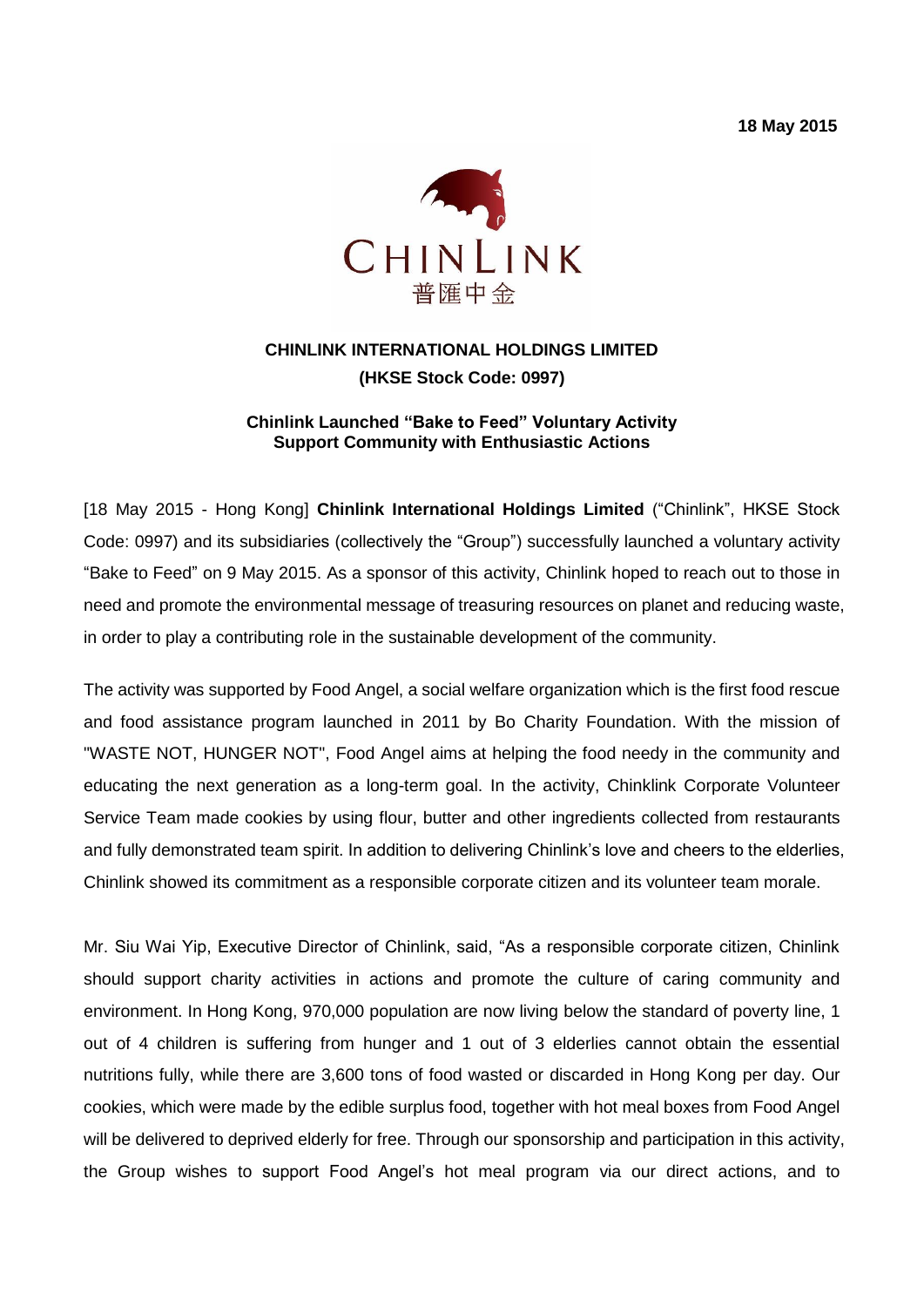disseminate the green message of valuing food resources and reducing food waste to our colleagues and the community. Chinlink hopes that by helping needy and serving community can fulfil the corporate social responsibility and establish a good corporate culture within the Group."



Chinklink Corporate Volunteer Service Team showed the spirit of cooperation in "Bake to Feed" cookies making activity of Food Angel.



Ms. Joanne Lee, Corporate Development Director of Chinlink International Holdings Limited, received the certificate of participation of the activity from Ms. Jessica Shea, Program Executive of Food Angel.